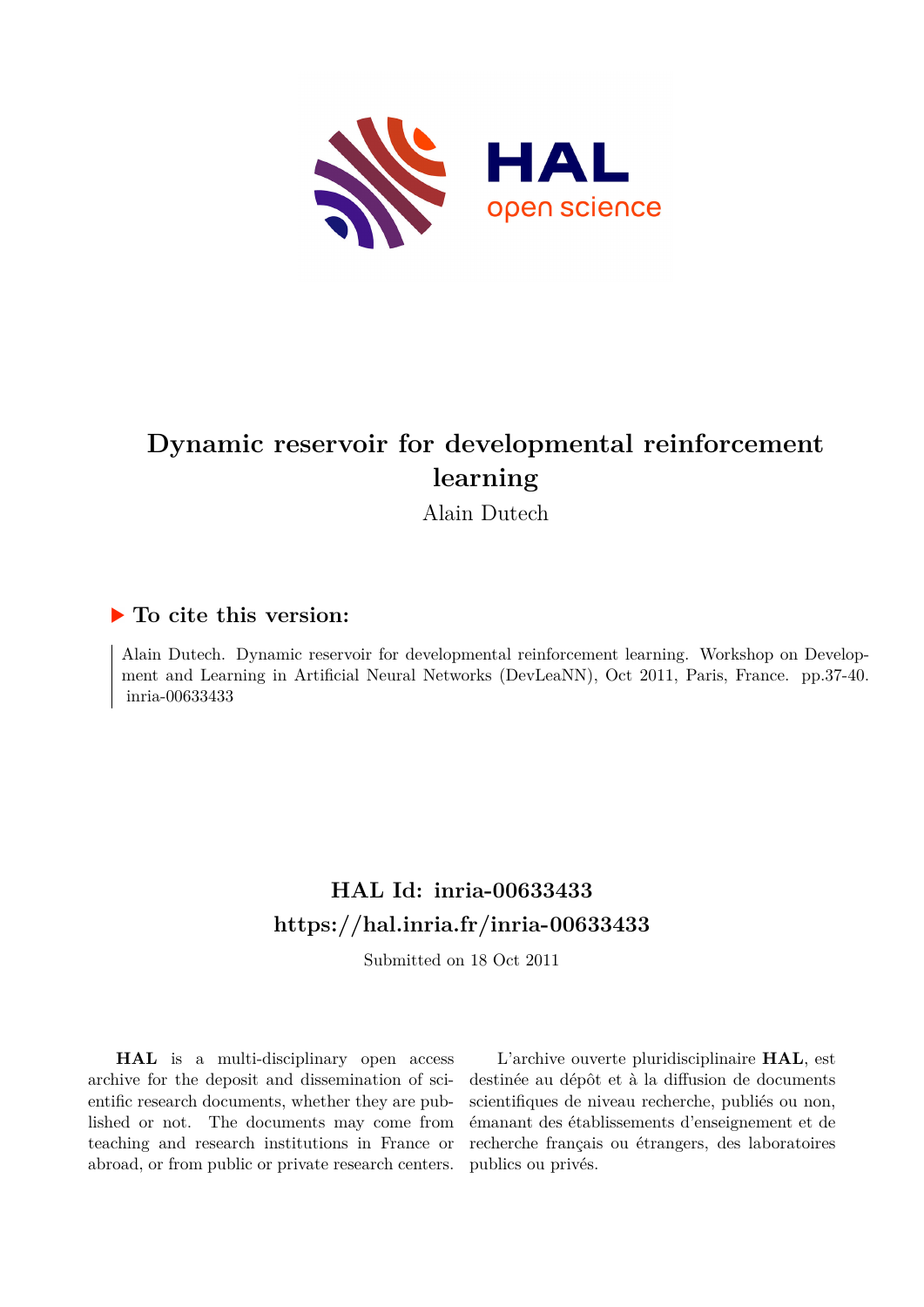# Dynamic reservoir for developmental reinforcement learning

Alain Dutech LORIA - INRIA Campus Scientifique - BP 239 54506 Vandoeuvre les Nancy, FRANCE Email: alain.dutech@loria.fr

*Abstract*—We present in this paper an original neural architecture based on a Dynamic Self-Organizing Map (DSOM). In a reservoir computing paradigm, this architecture is used as a function approximation in a reinforcement learning setting where the state  $\times$  action space is difficult to handle. The life-long online learning property of the DSOM allows us to take a developmental approach to learning a robotic task: the perception and motor skills of the robot can grow in richness and complexity during learning.

As this work is largely in progress, valid and sound results are not yet available.

#### I. OVERVIEW

In the field of artificial neural networks, Reservoir Computing [1] refers to the use of a large set of randomly connected neurons so as to create a non-linear transform of the input that can then be read by a linear regressor. Given enough neurons and samples, this kind of architecture can be used to learn an approximation of any function.

In the context of Reinforcement Learning [2], function approximation is crucial when the state  $\times$  action space is continuous or discrete but very large. Current works often revolve around the use of least-square linear regression with well chosen base functions of the state to learn an approximation of *Q-Values* [3].

Our work aims at combining an original kind of reservoir computing based function approximation and reinforcement learning. Furthermore, having in mind robotic applications where the task involves a rich, continuous and complex sensory-motor space, we explore a developmental approach to learning. Inspired by observation about the development of young infants, we put forward a solution where the size of the sensory-motor space grows during learning. This should ease the necessary exploration of this sensory-motor space by the agent using reinforcement learning. To that end, the "reservoir network" used is in fact a Dynamic Self-Organizing Map (DSOM) ?? that displays life-long online learning properties. This special architecture should be more suited to the constant evolution of the sensory-motor space during learning.

#### II. DEVELOPMENTAL REINFORCEMENT LEARNING

The main idea behind our Developmental Reinforcement Learning is to take inspiration from the growing field of Developmental Robotics [4] to improve the efficiency of Reinforcement Learning on problems with a large state  $\times$  action space. Thus, we are especially interested in simultaneously

growing the state and action spaces, as the performances of the learning agent increase. Our aim is to have the agent learn difficult tasks, requiring rich sensory-motors spaces without the agent being lost in exploring endlessly and randomly its sensory-motor environment.

In this work, we are interested in a robotic task where the richness of the sensory-motor space is characterized by :

- the dimensionality of the continuous state space (perception of the robot),
- the number of the discrete actions available to the robot.

#### III. SYSTEM ARCHITECTURES

The learning system is organized around a *Q-Learning* [5] approach of Reinforcement Learning. Evolving in a continuous state space, the system relies on approximating the *Q-value* at every point of the state  $\times$  action space using artificial neural networks. Three configurations are explored.

- One MLP by action. As depicted on figure 1, for every distinct action a available to the robot, one multilayer perceptron, fed with perceptive information s, learns  $Q(s, a)$ . When the state space increases, more input neurons are added to the MLPs. When the number of action increases, more MLPs are added to the system.
- A global MLP. The system has only one MLP with one output neuron for every distinct action available to the robot. When the state space increases, more input neurons are added to the MLP. When the number of action increases, more output neurons are added to the MLP.
- DSOM and linear perceptron. The perceptive state  $s$  of the robot is fed to a Self-Organizing Map (DSOM) [6]. A linear one-layer perceptron, with as many output as the number of actions, fed with the activity of the DSOM, learns the *Q-values*  $Q(s, a)$  in a supervised way. Figure 2 illustrates this original architecture.

The learning framework for configurations (1) and (2) is the following. First, a set of real world transitions<sup>1</sup> is acquired by the robot using an exploratory policy where actions are chosen using a uniform probability distribution. This set of transitions is played and re-played to the MLPs so as to learn the *Qvalue* on the state  $\times$  action space. Periodically, the quality of

 $<sup>1</sup>A$  transition is the given of a starting state s, an action chosen by the robot</sup>  $a$ , the next state perceived by the robot  $s'$  and the reward received  $r$  that can be null.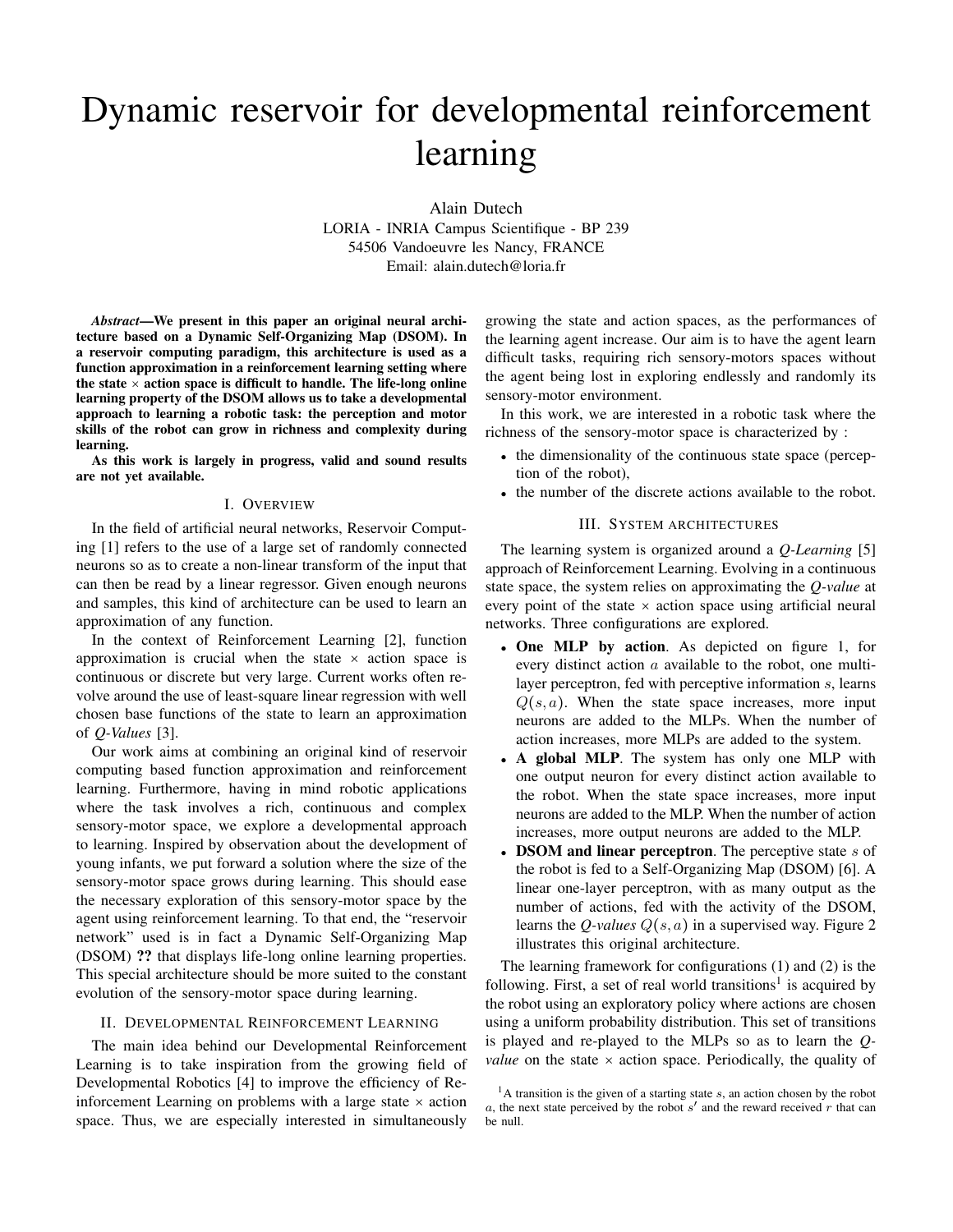the learned *greedy policy* (the policy that selects the action with the maximal *Q-value*) is assessed either visually or on the robot itself by measuring the amount of reward collected in a given number of actions. Along learning, the action or perception space can be increased and the transition set grows accordingly.

Configuration (1) has been studied and described in more detail in [7]. Configuration (2) has been the subject of a recent master thesis [8]. A brief description of the main results obtained is given in section V. The third configuration, still under investigation, will be more thoroughly detailed in the next section.



Fig. 1. One MLP for every action of the robot to learn  $Q(s, a)$ 



Fig. 2. One DSOM feeds a linear perceptron with one output for each action

#### IV. DSOM AND LINEAR PERCEPTRON

A Dynamic Self-Organizing Map (DSOM) is a variation of self-organizing maps [9] that is especially suited to lifelong online learning [6]. It learns an unsupervised vector quantization of its input space which can start with few

examples and adapt while the number of examples increases. Thus, a DSOM with as many inputs as the maximum number of dimensions of the perceptive space is used in our setting. At start, when the robot only has access to poor/rough perceptions (*i.e.* when perception is a vector of lower dimension that the number of input neurons) this rough perceptions are duplicated on the input neurons. Then, progressively, input neurons are linked to a specific perception dimension.

Three parameters govern the behavior of the DSOM architecture:

- *learning rate*  $\epsilon_D$  influences the speed with which neurons are attracted to samples.
- *elasticity* ela influences the spreading of the neurons on the input space
- *topology of neighbor*. Classically, neurons of the DSOM are arranged in a 2D or 3D way. As nothing tells us that the topology of the perceptive space of the robot is regular, we investigate also non-regular topologies where one neuron can have a given number of neighbors randomly chosen (typically 1, 2 or 3), in a kind of *small world* approach.

The DSOM outputs are the inputs of linear perceptron, with as many outputs as the number of actions in the robot current action set. From the activity of the DSOM (the activity of a DSOM neuron is linked to its closeness to the perception input), the perceptron learns to approximate the *Q-values* using a supervised scheme where the targeted output for the neuron linked to action a is:

$$
\Delta Q(\text{DSOM}(s), a) = \alpha [r + \gamma \max_{a'} Q(\text{DSOM}(s'), a')]
$$

where  $s'$  is the state perceived after executing action  $a$  in state s and r is the reward given by the environment.  $\alpha$  and  $\gamma$  are classical parameters of *Q-Learning*.

When the number of available actions grows, output neurons are added to the linear perceptron. Their weights are initialized with values taken from output neurons linked to actions that are "semantically" close. For example, a new action turn right slow could be initialized with the weights of the turn right neuron.

#### V. FIRST RESULTS

Learning architectures are tested on a real KheperaIII robot set in a simple red colored environment with a blue target. Using a common web cam, the perception of the robot is a vector giving the ratio of a given color for several vertical stripes set at various positions in the image (see figure 3). The robot can turn right or left, at several speeds (turning either 17 or 34 degree), or stay still. It is rewarded when facing approximately a given colored target (a reward of 1.0 is received when the pondered sum of perception vector is bigger than a given threshold, corresponding to the target viewed from an angle of  $\pm 15$  degrees).

As detailed in [7] and [8], learning the *Q-value* with one MLP for every action or one unique global MLP is possible but not very efficient. With 5 actions, more than 100.00 iterations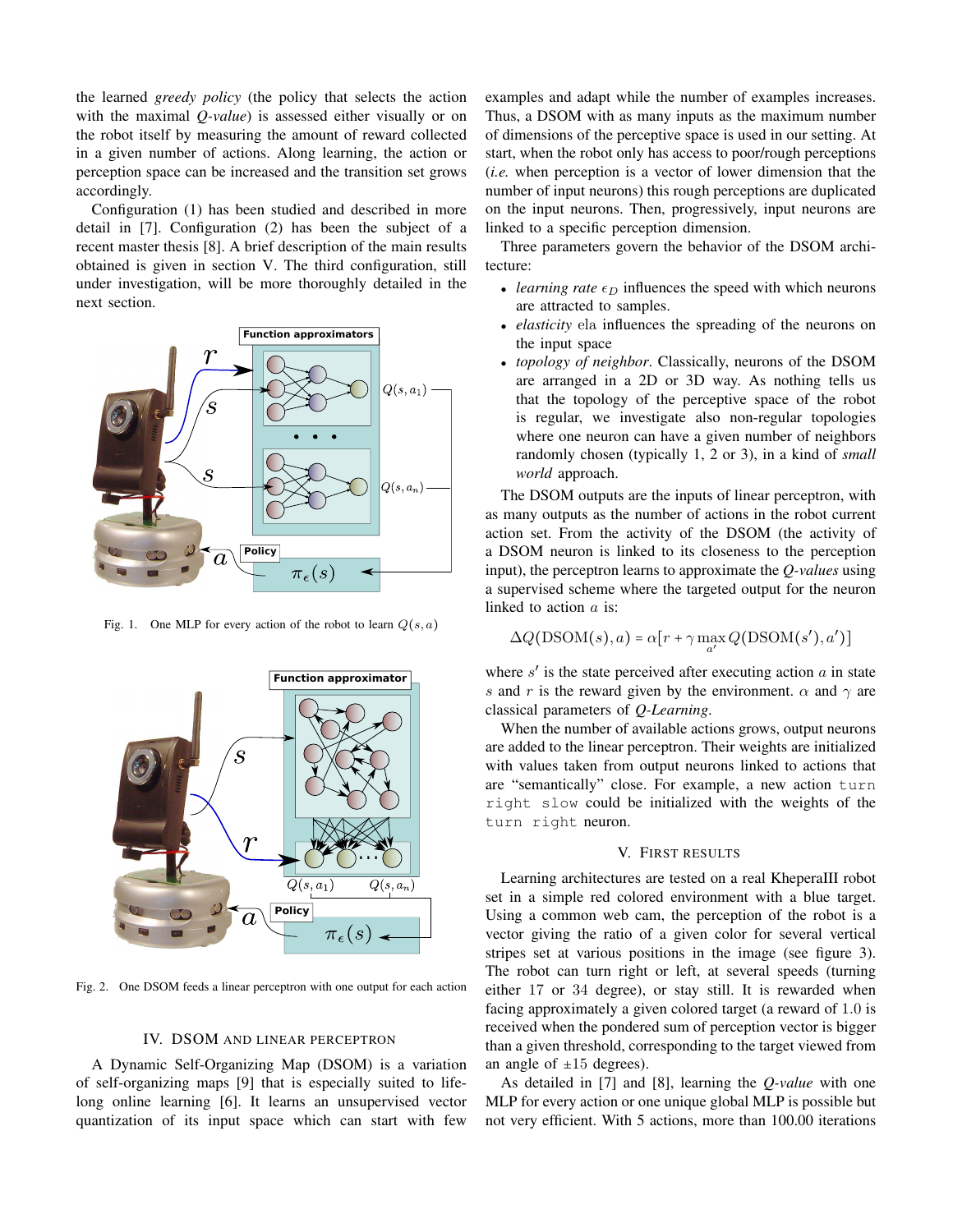

Fig. 3. Setting. The robot is placed in a red box with a blue target. Its perception is a *n*-dimension vector indicating, for a given set of  $n$  vertical stripes, the ratio of blue in the stripes. Here, for example, the perception vector is (0.28, 0.61, 0.26).

are needed (i.e reusing 50 times the set made of 2.000 real transitions) in order to have a proper estimation of the *Qvalue*, leading to an efficient policy (like the one depicted in figure 4).



Fig. 4. Display of a policy. In the sensory space with 3 dimensions (B1,B2,B3 are the ratio of blue of 3 vertical stripes), the shapes of points tells the best action to do: "+" for stay, "◀" for left, "≺" for slowLeft, "▶" for right and "≻" for slowRight.

Many reasons can explain the relatively poor performances of this learning scheme: parameters of the algorithms could be better tuned, intrinsic difficulties of learning *Q-values* in a supervised way as the target of learning is defined from the current learned values, no proof of convergence for nonlinear estimation of *Q-values* [10], [11]. Nevertheless, this crude architecture did succeed in showing the interest of developmental reinforcement learning. Using one MLP for every action or a unique global MLP, the robot is able to learn more efficiently if it starts with only 3 actions and then switches to 5 actions than if the robot starts directly with 5 actions (see figures 5 and 6). But, growing the perception space instead did not give interesting results. Furthermore, learning is slow and not compatible with a robot operating in real time. Using one MLP for every action needs more than 150.000 iterations to learn a good policy. With one global MLP, "only" 80.000 iterations are needed.



Fig. 5. Using configuration (1). Directly learning with the full set of actions is less efficient than learning with only 3 actions and, then (around iteration 100.000) using 5 actions. This results comes from only one experiment with the robot, as policy evaluation, done every 25.000 iteration, takes about 20 minutes.



Fig. 6. Using configuration (2). Directly learning with the full set of actions is less efficient than learning with only 3 actions and, then (around iteration 30.000) using 5 actions. This results comes from only one experiment with the robot, as policy evaluation, done every 10.000 iteration, takes about 20 minutes.

Experiments with the DSOM+LP architecture are still underway. So far, experiments are conducted with re-using the samples collected during MLP learning or with a crude simulator. Although results are promising it is a bit too soon to be really assertive.